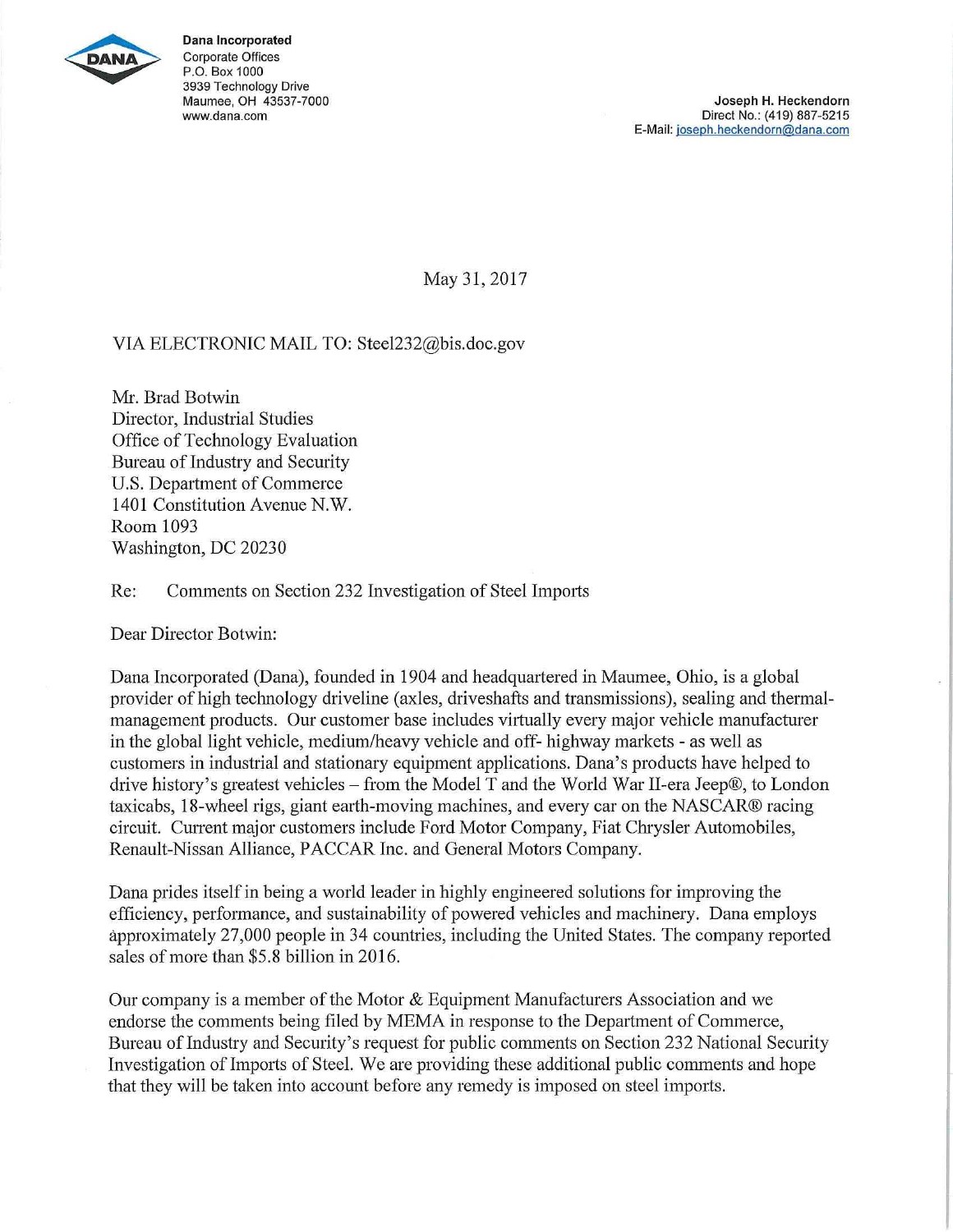Mr. Brad Botwin Page 2 May 31, 2017

In the production of our products, we use a variety of steel raw materials and steel components, including, forgings, castings and bearings. To manage and minimize the costs of these materials and components, we have been consolidating our supplier base. As a result, we are dependent on single sources of supply for some components of our products. We select our suppliers based on total value (including price, delivery and quality), taking into consideration their production capacities and financial condition, and we expect that they will be able to support our needs. However, there is a considerable risk that trade barriers imposed by this investigation will result in shortages or delays and disruptions in the supply of components to us or even in the financial collapse of one or more such suppliers.

Although we are generally able to obtain a domestic source of the steel or steel component we need, imposing trade barriers on imported steel or steel components would require us to re-orient our source of supply, particularly if we use a single source of supply for a particular component. This would cause significant harm to Dana because the automotive industry requires certification of suppliers, and the process for gaining certification can take as long as 18 months. Obviously, Dana will be significantly handicapped if it must wait up to 18 months to obtain an alternative source of supply for its steel and steel components.

If we were to experience a significant or prolonged shortage, delay or disruption of critical components from any of our suppliers, particularly those who are sole sources, and were unable to timely procure the components from U.S. producers, we would be unable to meet our production schedules for some of our key products and to ship such products to our customers in a timely fashion. This would adversely affect our sales, profitability and customer relations and we would suffer operating inefficiencies.

Due to these certification requirements in the auto industry, Dana requests that any measures imposed as a result of this investigation be delayed for 18 months to take into account purchases within the automotive industry.

Trade barriers imposed as a result of this investigation will restrain supply thereby also raising steel and steel component prices. Such a result could adversely affect Dana if we are unable to recover portions of commodity costs (including costs of steel, other raw materials and steel components) from our customers. The cost of our products may be significantly impacted by changes in steel raw material and steel component prices. An increase in steel commodity prices will have the effect of increasing the price we pay for products such as castings, forgings, bearings and component parts that include steel.

Within each of our markets, we compete with a variety of independent suppliers and distributors, as well as with the in-house operations of certain OEMs. With a renewed focus on product innovation, we differentiate ourselves through efficiency and performance, reliability, materials and processes, sustainability and product extension. Nevertheless, rising steel commodity and